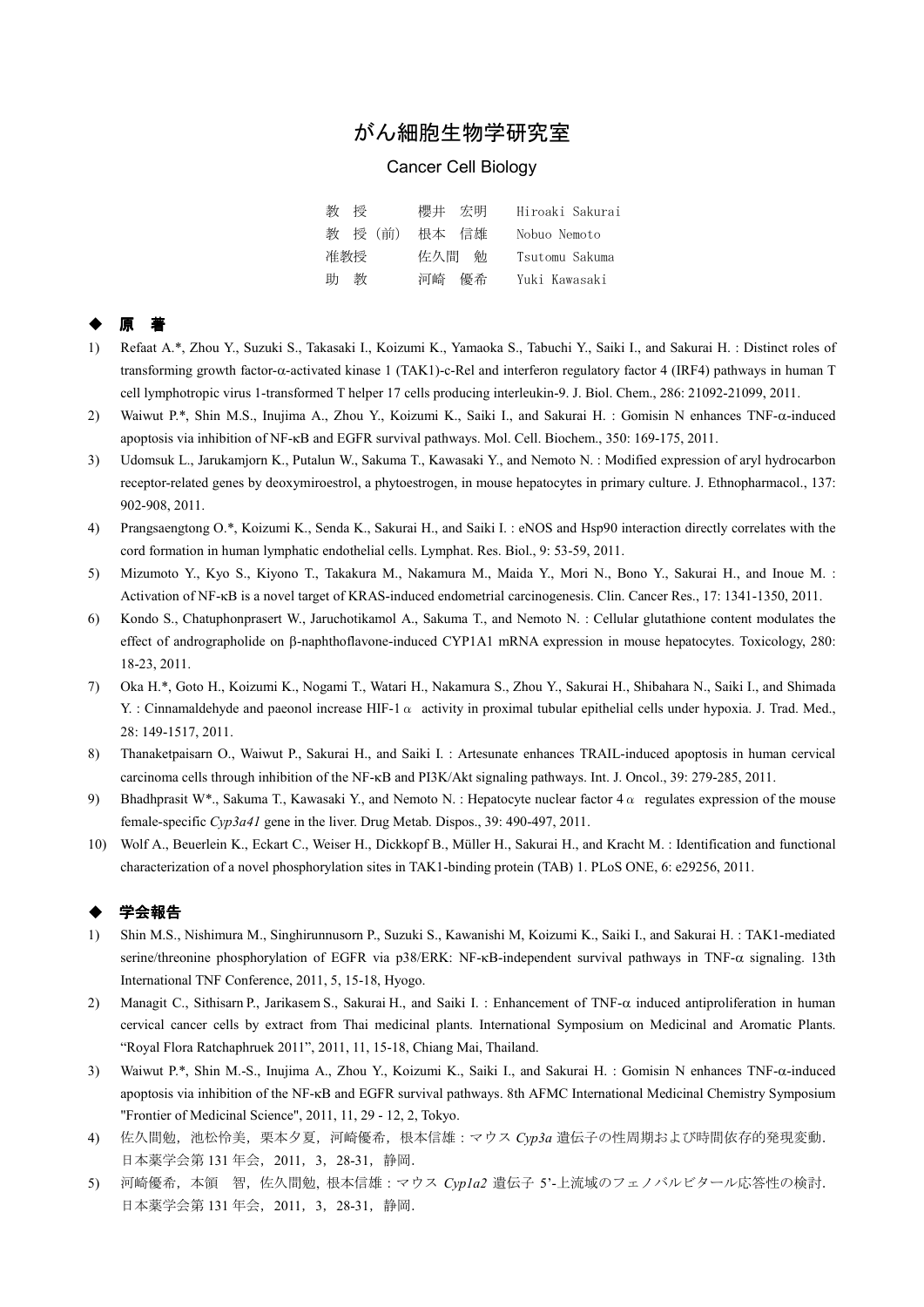- 6) Zhou Y.\*, Refaat A., Suzuki S., Takasaki I., Koizumi K., Tabuchi Y., Yamaoka S., Saiki I., and Sakurai H. : HTLV-1 manipulates interferon regulatory signals by activating TAK1-IRF3 pathway and controlling negative factor IRF4. 日本分子生 物学会第 11 回春季シンポジウム,2011,5,25-26,金沢.
- 7) 佐藤佳奈絵,申 明淑,河西美保,済木育夫,櫻井宏明:EGF 受容体のスレオニンリン酸化によるチロシンキナー ゼ活性の抑制機構.日本生化学会北陸支部第 29 回大会,2011,5,28,金沢.
- 8) 河西美保\*,小泉桂一,済木育夫,櫻井宏明:活性変異型 EGFR を発現するヒト非小細胞肺がん細胞における EGFR セリン・スレオニン残基のリン酸化機構.第 15 回日本がん分子標的治療学会学術集会,2011,6,22-24,東京.
- 9) Kee J-Y.\*, Sakurai H., Irimura T., Saiki I., and Koizumi K. : Chemokine CXCL16 oppositely modulates liver and lung metastasis of colon cancer cells. 第 15 回日本がん分子標的治療学会学術集会, 2011, 6, 22-24, 東京.
- 10) 伊藤 彩\*, 櫻井宏明, 入村達郎, 済木育夫, 小泉桂一: 大腸がん細胞に発現するケモカイン CXCL16 は臓器特異的 な免疫系を介して肝および肺への転移挙動を相反させる.第 20 回日本がん転移学会学術集会,2010,6,30 - 7,1, 浜松.
- 11) 生木庸寛, 田中宏幸, 土性千恵, 櫻井宏明, 済木育夫, 稲垣直樹: Toll-like receptor リガンド誘発気道炎症に及ぼす 麻黄湯の影響.第 28 回和漢医薬学会総会,2011,8,27-28,富山.
- 12) 保科瑛子,大嶌明子,大江未来広,山田美幸,竹野伸洋,条美智子,櫻井宏明,柴原直利,済木育夫,小泉桂一: 漢方アジュバントプロジェクト(1)抗原提示試験による経口ワクチンアジュバント候補の探索と機序解明. 第28回 和漢医薬学会総会,2011,8,27-28,富山.
- 13) 小泉桂一,國澤 純,犬嶌明子,大江未来広,保科瑛子,条美智子,櫻井宏明,柴原直利,清野 宏,済木育夫: 漢方アジュバントプロジェクト(2) 漢方薬の経口ワクチンに対するアジュバントとしての有用性. 第28回和漢医薬 学会総会,2011,8,27-28,富山.
- 14) 山田美幸,犬嶌明子,竹野伸洋,篠原看奈,櫻井宏明,済木育夫,小泉桂一:漢方アジュバントプロジェクト(3) Penta-galloyl-glucose の樹状細胞の抗原提示に与える影響. 第 28 回和漢医薬学会総会, 2011, 8, 27-28, 富山.
- 15) 井上博喜\*, Pornthip W., 野上達也, 藤本 誠, 引網宏彰, 後藤博三, 済木育夫, 櫻井宏明, 嶋田 豊: Gomisin N の TRAIL 抵抗性がん細胞に対するアポトーシス増強作用。第28回和漢医薬学会総会, 2011, 8, 27-28, 富山.
- 16) Pornthip W.\*, Kato S., Kawanishi M., Inujima A., Inoue H., Saiki I., and Sakurai H. : Bufotalin activates death receptors mediated apoptosis via Bid dependent pathway and inhibition of STAT1 pathway. 第28回和漢医薬学会総会,2011,8,27-28, 富山.
- 17) 柴原直利,門脇 真,東田千尋,Zhu Shu,櫻井宏明,数馬恒平,山本 武,紺野勝弘,小松かつ子:「伝統医薬デ ータベース」の構築.第 28 回和漢医薬学会学術大会,2011,8,27-28,富山.
- 18) Kee J-Y.\*, Sakurai H., Irimura T., Saiki I., and Koizumi K. : Chemokine CXCL16 oppositely modulates liver and lung metastasis of colon cancer cells. 第 70 回日本癌学会学術総会, 2011, 10, 3-5, 名古屋.
- 19) 河西美保\*,申 明淑,佐藤佳奈絵,小泉桂一,済木育夫,櫻井宏明:活性変異型 EGFR を発現するヒト非小細胞肺 がん細胞における EGFR セリン・スレオニン残基のリン酸化機構. 第70回日本癌学会学術総会, 2011, 10, 3-5, 名古屋.
- 20) Sakuma T., Ikematsu S., Kurimoto Y., Kawasaki Y., and Nemoto N. : Periodic fluctuation of *Cyp3a* gene expression in the mouse liver. 第 26 回日本薬物動態学会年会,2011,11,16-18,広島.
- 21) Kawasaki Y., Goto Y., Honryo A., Furuno Y., Sakuma T., and Nemoto N. : Constitutive androstane receptor responsive region in the 5'-flanking region of the mouse *Cyp1a2* gene. 第 26 回日本薬物動態学会年会,2011,11,16-18,広島.
- 22) 山縣由佳, 佐久間勉, 亀井美穂, 留場麻衣, 近藤佐千子, 河崎優希, 櫻井宏明, 根本信雄:アミノ酸加熱分解生成 物 Trp-P-1 による肝細胞毒性発現機構の解析.日本薬学会北陸支部第 123 回例会,2011,11,27,金沢.
- 23) 立石裕樹, 佐久間勉, 河崎優希, 櫻井宏明, 根本信雄:マウス CYP3A の酵母内発現系の構築と基質特異性の解析. 日本薬学会北陸支部第 123 回例会,2011,11,27,金沢.
- 24) 栗本夕夏, 佐久間勉, 宅間祐太郎, 池松怜美, 河崎優希, 櫻井宏明, 根本信雄: マウス全 CYP3A 分子種の mRNA 発現量の比較解析.日本薬学会北陸支部第 123 回例会,2011,11,27,金沢.
- 25) Shin M-S., Sato K., Sakimura A., Koizumi K., Saiki I., and Sakurai H. : ERK-mediated Thr-669 phosphorylation of EGFR down-regulates its constitutive tyrosine phosphorylation in human breast cancer cells. 第 34 回日本分子生物学会年会,2011, 12,13-16,横浜.